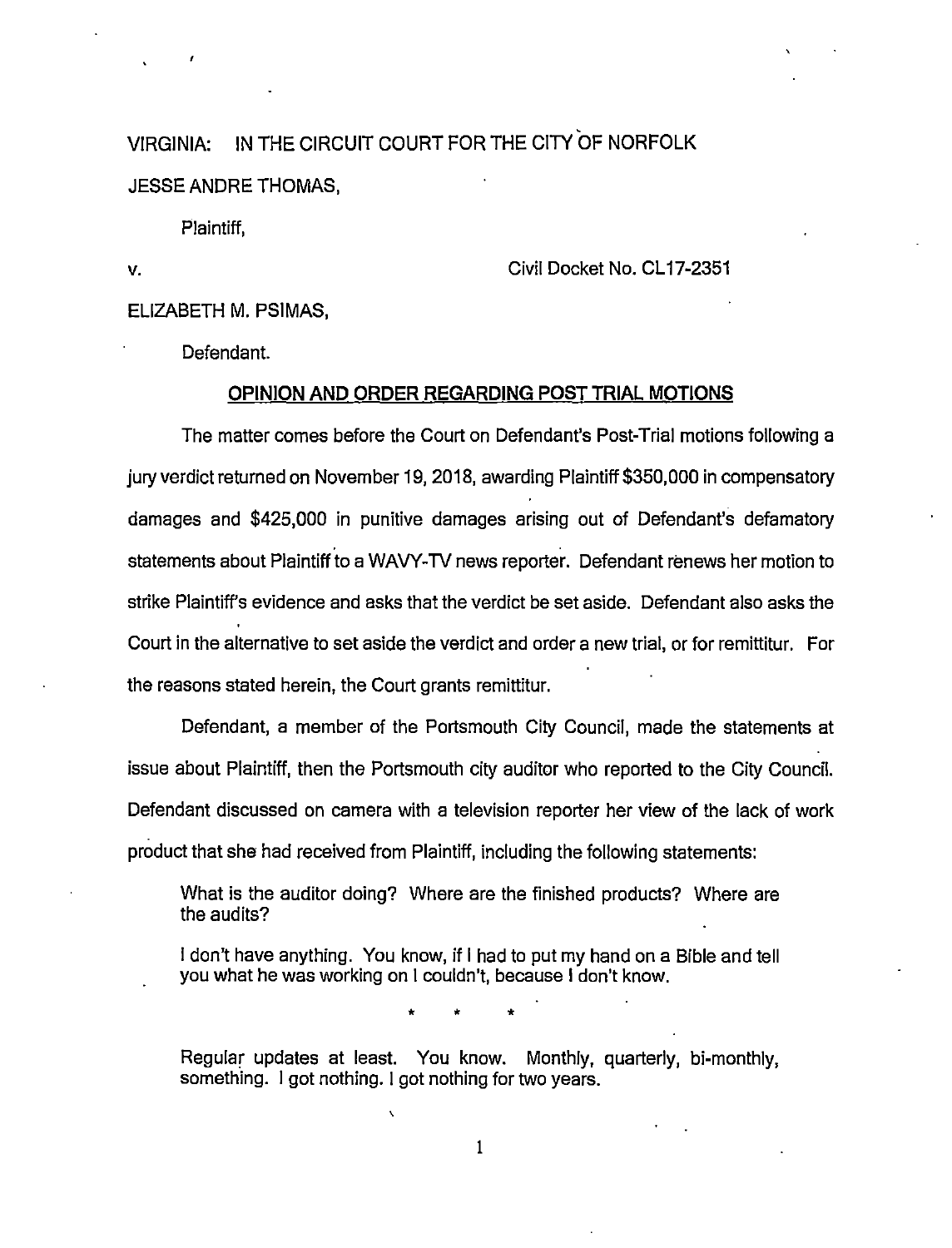P's Am. Compl., TIM 19, 22, 24; PI's Ex P. 68 (Video exhibit). Plaintiff's evidence established that he had made presentations to City Council and occasionally updated them about what he was working on within the previous two years.

## 1. Motion to set aside

Defendant argues in support of these requests for post-trial relief: 1) The alleged defamatory statement was not false; 2) there was no evidence that Psimas knew that her statement concerning regular updates was false or that she had any degree of awareness that the statement was probably false; 3) there was insufficient evidence to determine knowing falsity or reckless disregard of the truth by clear and convincing evidence. Each of these first three arguments is premised on Defendant's characterization of the defamatory statement "as a whole" to refer to the fact that Plaintiff did not provide regular updates to Defendant about what he was working on, which he admitted he did not do. That statement - that Defendant did not receive regular updates  $\div$  was not false. She received no regular updates from Plaintiff.

In contrast, the statement that she "got nothing for two years" was false and implied more than that Plaintiff had not provided regular updates. It suggested that he had provided nothing at all. No updates, no nothing. The jury was entitled to interpret this statement, and they did not accept the meaning that Defendant urged. They apparently did not believe that Defendant was telling the television audience only that she got no regular updates. The Court overrules the renewed motion to strike and/or set aside the verdict based on the first three arguments.

Defendant's fourth and fifth arguments were fully addressed at trial and are not revisited here. The Court is not persuaded that Defendant was entitled to restrict Plaintiff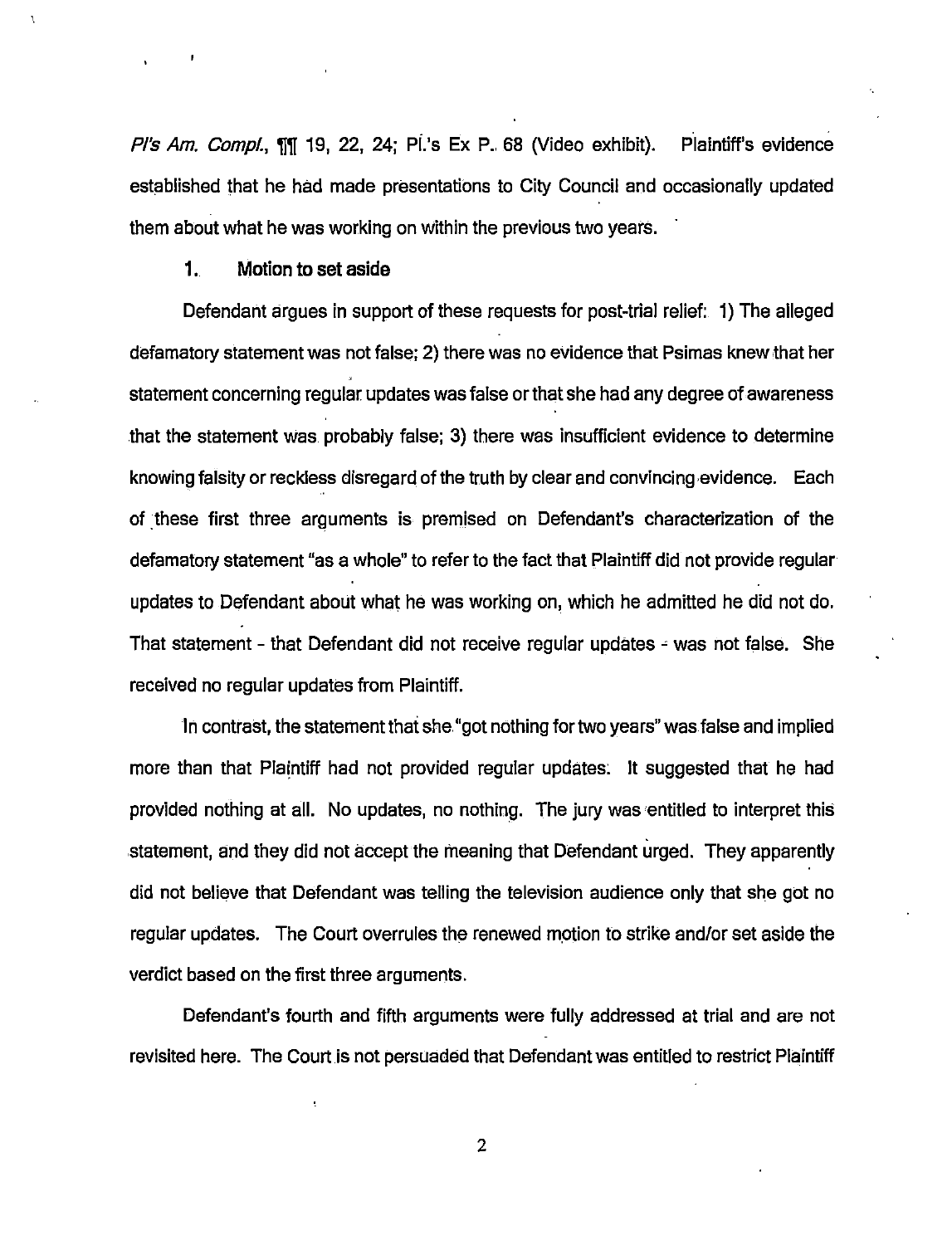from arguing about whose contractual duty it was to solicit or provide updates, nor does

the Court agree that the rejected jury instructions should have been given.

# **2. Motion for Remittitur**

The Court is persuaded by the sixth and final argument that the jury verdict was so

excessive as to shock the conscience and require that it be remitted.

On March 8, 2016, when Defendant made her defamatory statement to WAVY-1V,

Plaintiff had already been unflatteringly portrayed in many articles criticizing him in The

Virginian- Pilot:

- June 19, 2014, **"After 14 months, Portsmouth auditor has yet to audit"**  "Fourteen months have passed since Thomas took the job. He has not yet released any audits, large or small, The Virginian-Pilot has learned. Nor has he submitted a key document to the City Council for approval - required in his job description - that lays out what audits he plans to conduct each year." (Def's Trial Ex. 5).
- June 21, 2014, **"Goodbye, grace period: It's time for Portsmouth's city auditor to audit."** "Teachers teach students. Firefighters fight fires. Auditors audit departments and programs- everywhere, apparently, but in Portsmouth. The Pilot's Tim Eberly reported that City Auditor Jesse Andre Thomas, in the newly created job since April 2013, hasn't released a single audit. The lack of production has given his bosses on the City Council heartburn." (Def's Trial Ex. 6).
- June 27, 2014, **"Since starting, Portsmouth auditor has logged in twice."**  "The city auditor has logged in to Portsmouth's financial system only twice since he started the job 14 months ago, and both logins occurred within two weeks of his starting date, city records show. Jesse Andre Thomas' work calendar for the past year shows sparse activity, including numerous months without a single meeting or appointment listed." (Def's Trial Ex. 2).
- Editorial, July 2, 2014, **"Council must look at auditor's office."** "The public should have received an audit of some kind, big or small, from Thomas at some point over the past 15 months. It hasn't. City leaders have expressed dismay at the auditor's lack of productivity, but they are responsible for this outcome." (Def's Trial Ex. 7).
- July 16, 2014, **"Portsmouth auditor's plan mimics Chesapeake's."** "It took almost 15 months for City Auditor Jesse Andre Thomas to produce an audit plan for the City Council. And when he did, it looked a lot like documents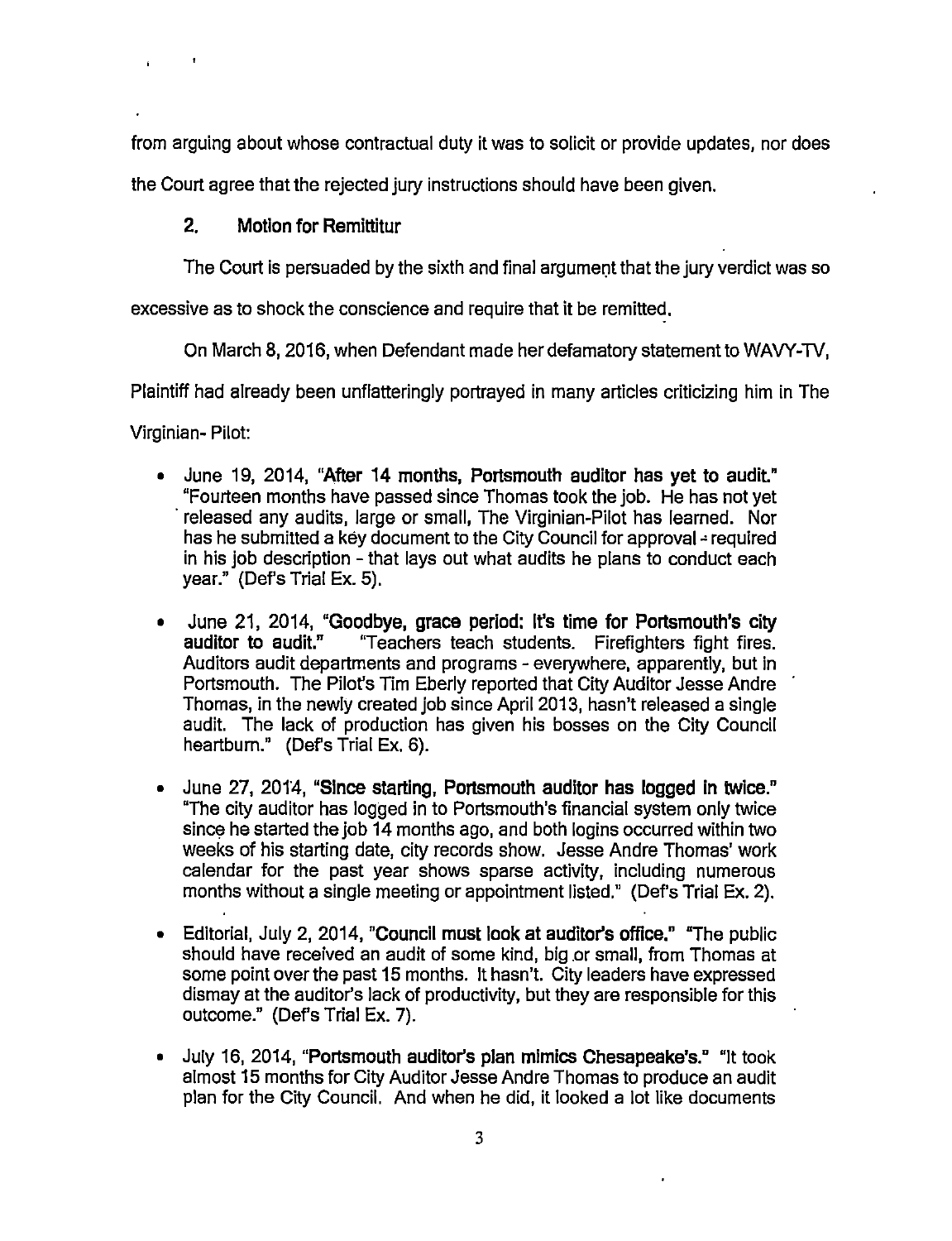he'd received from the Chesapeake auditor's staff just days before -on the same day The Virginian-Pilot published an investigative report into his lack of productivity." (Def's Trial Ex. 3).

- Editorial, July 17, 2014, "Trouble in Portsmouth auditor's office." "Thomas has provided little evidence to counter suggestions - from elected leaders that he is incapable of providing effective oversight of municipal finances. That. dearth of information compounds every new revelation about his performance, and threatens the credibility of an office essential to ensuring good, effective government. Those circumstances also strengthen the case for the city to terminate his employment." (Def's Trial Ex. 8).
- September 15,2014, "Portsmouth leaders losing patience with auditor." "In June, the City Council gave Auditor Jesse Andre Thomas 90 days to shape up. That probation period ends Tuesday, and Thomas still has not produced his first audit - although he's been saying since at least February that he is on the verge of completing his audit on entertainment venue Willett Hall. Thomas is now more than 17 months into his employment with the city drawing, \$92,700 annually." (Def's Trial Ex. 4).
- September 24, 2014, "Portsmouth speakers blast City Council over auditor." "City Council members decided in private Monday to keep City Auditor Jesse Andre Thomas employed. Tuesday night, a handful of residents gave council members an earful in public about the decision." (Def's Trial Ex. 9).
- September 25, 2014, "Decision on auditor is about votes, but Portsmouth voters can decide, too." "Don't fret, residents of Portsmouth: Perhaps you, too, can cop a sweet deal like the one council members carved out for Jesse Andre Thomas, the city auditor. He's spent more than 17 months in his nearly six-figure post, but Thomas hasn't completed a single audit." (Def's Trial Ex. 10).
- September 28, 2014, "Portsmouth auditor blames leaks for lack of results." "Auditor Jesse Andre Thomas told City Council members that information leaks have prevented him producing his first audit since starting work in April 2013, according to a secret audio recording obtained by the newspaper." (Def's Trial Ex. D5A).
- Editorial, September 30, 2014, "Governance nightmare in Portsmouth." "The City Council hired Jesse Andre Thomas in April 2013 at an annual salary of \$92,700. As The Pilot's Tim Eberly has reported, Thomas logged into the city's financial system twice in his first 15 months. His work calendar showed little activity, and when he finally submitted an audit plan this summer, much of it looked like the plan that Chesapeake's auditor had shared with Thomas." (Def's Trial Ex. 11).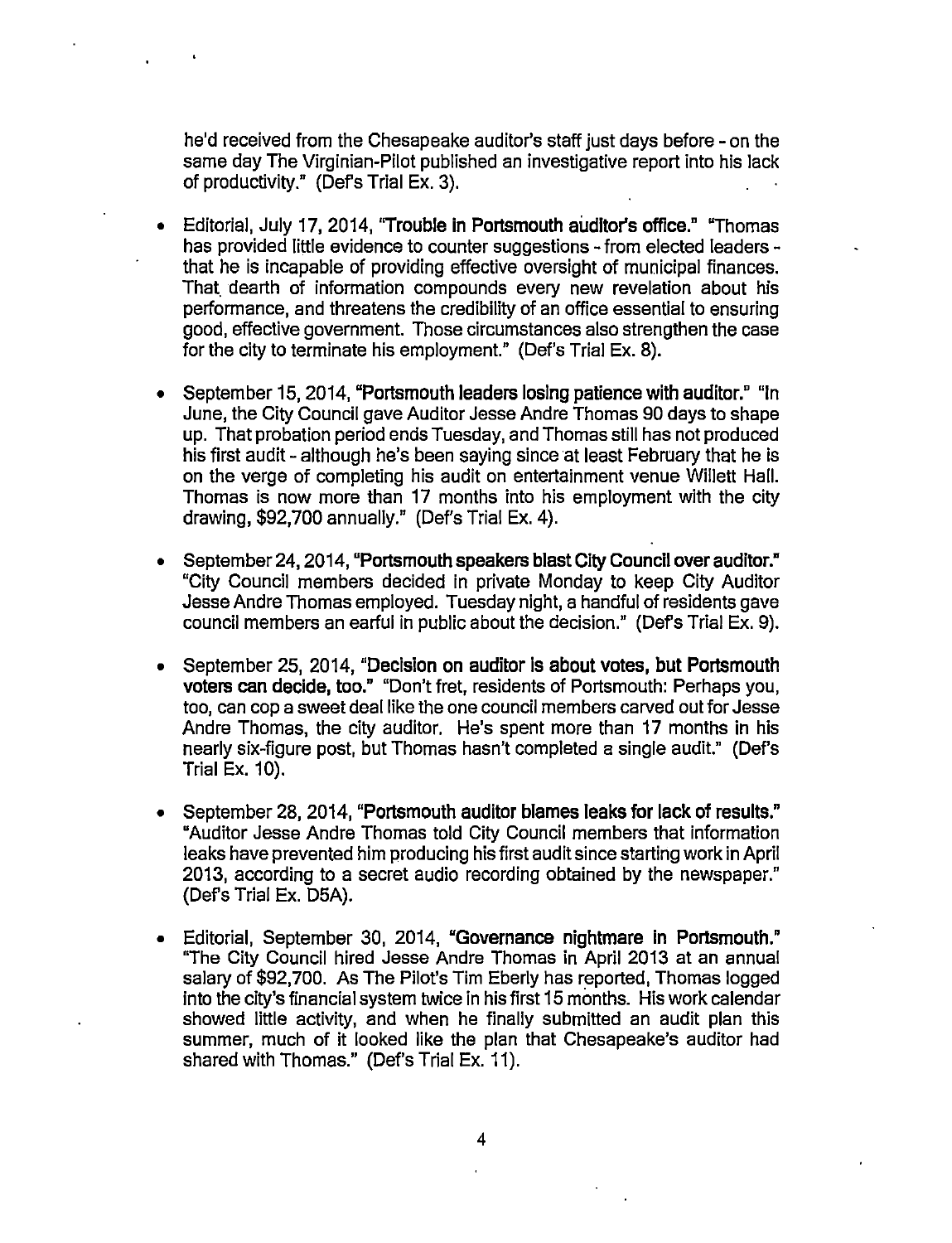• December 14, 2015, "Portsmouth auditor still behind schedule, and majority of council is still behind him." "In 2 % years as city auditor, Jesse Andre Thomas has struggled to complete audits in a timely fashion. Yet a majority on the City Council stand behind him, keeping him employed at a salary of more than \$95,000 a year. Why is a mystery." (Def's Trial Ex.13).

'

• December 15, 2015, "Auditor's lack of production likely hurts morale of city workers." "So why should it be any different for city Auditor Jesse Andre Thomas, an official pocketing a nearly six-figure salary but who's done very little work? The fact the City Council continues to employ Thomas is bewildering. It's damaged the credibility of council members, and it's sparked resentment among municipal employees making a fraction of Thomas \$95,000 salary." (Def's Trial Ex. 14).

The City Council voted to terminate Plaintiff's employment pursuant to the terms of his contract on April 26, 2016.

When Defendant spoke about Plaintiff on-camera for approximately 10 seconds in March of 2016, Plaintiff had been bludgeoned by the local newspaper in the above dozen or more articles, all discussing his lack of productivity and insufficient job performance. Counsel for Plaintiff argued to the jury, "You are the only people who can restore his reputation," (Tr. at 1211) suggesting that his damaged reputation was entirely due to the comment Defendant made on television.

Plaintiff presented no evidence of any particular loss that he suffered as a result of Defendant's statement. He offered no witnesses to tell the jury about. the effect that Defendant's statements had upon him. No one testified that they thought less of him or . that his reputation had been harmed by Defendant's statement. The loss of his employment with the City of Portsmouth was not attributed to the defamation, and no prospective employer testified that Plaintiff had been denied any job opportunity because of the statement. He called no witnesses who even saw the television broadcast.

¢

His testimony about the effect of the defamation on him was unremarkable: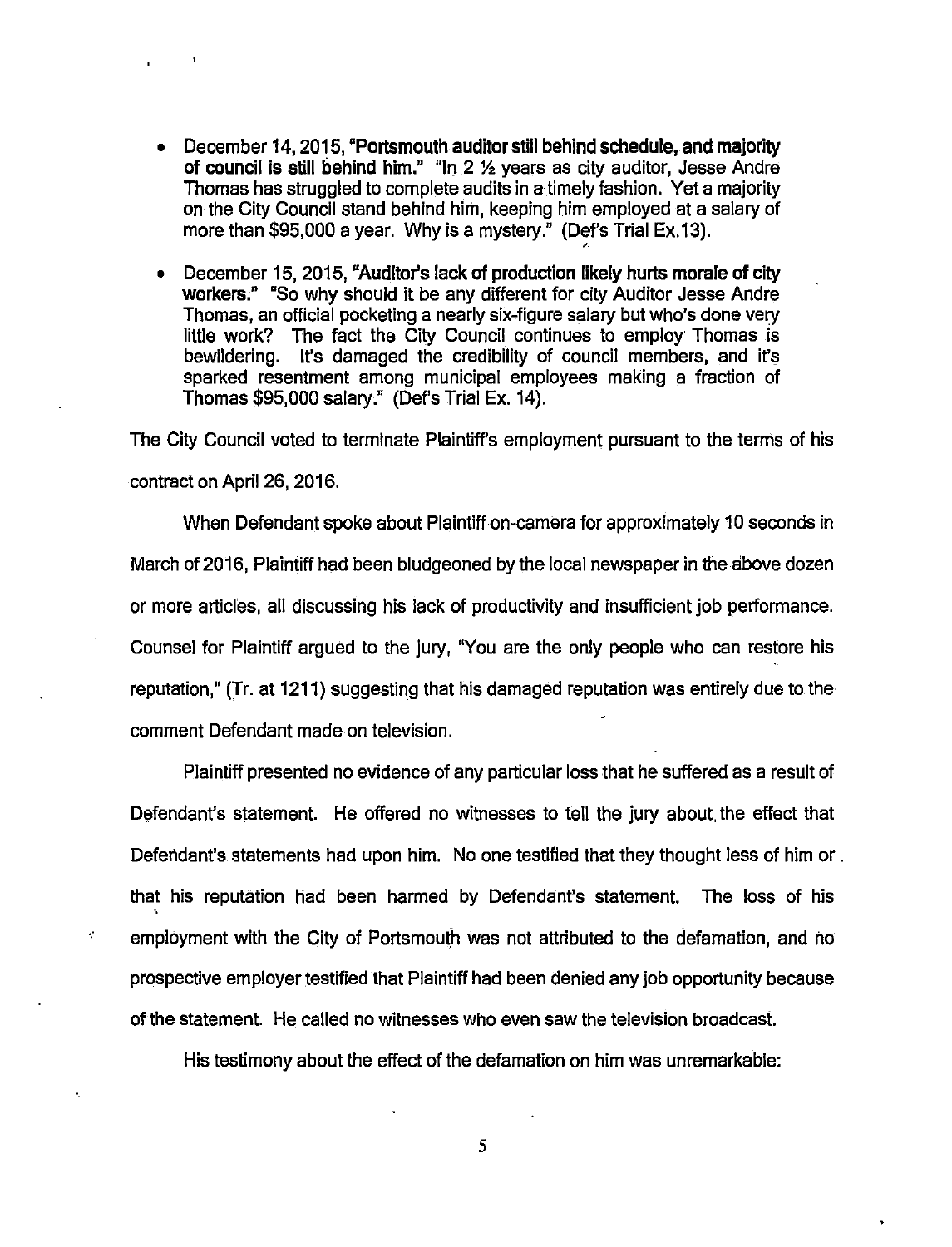Q. After you watched or saw the television piece in which Ms. Psimas was being interviewed by Joe Fisher on or about March 8<sup>th</sup> or 9<sup>th</sup> of 2016, what was your reaction?

A. Frustration. ..... The fact that she wouldn't call me or when I called her, she wouldn't - didn't want to discuss anything. She wouldn't call me. It's just a frustration for them to say on a stack of Bibles, I don't know what you're doing, when I've said over and over and again this is what I'm doing. Frustration.

Q. And besides that emotion, were there any other emotions over the next month, two, three months?

A. You wonder what you could do. You wonder, are you just caught a catch-22 in this situation? What, as an, as an auditor what can you do about this situation?

Q. Well, were you concerned whether anybody you knew had seen the video, the 1V broadcast?

A. Was I?

Q. Concerned.

A. Concerned that other people that I knew? Yeah. That's public humiliation. You know, I have a wife who wears her heart on her sleeve, and she's watching this and she's hurting.

Q. How about you in your profession? Did it affect your choices going forward?

A. You know, yes. You wonder if you want to continue to do this.

• • •

Q. How about your emotional status after you watched the video and for the next several months?

A. It's hard to discern the video from my final - my final days there, as far as my emotional state. I fought through it. I mean, it hurts. It stings. It's depressing. It's hurtful. You feel like you don't have a voice. You have to be mindful, at the time, or during this time, my boss is telling me not to say anything, but they're saying stuff.

Q. Do you believe this has damaged you in your professional reputation?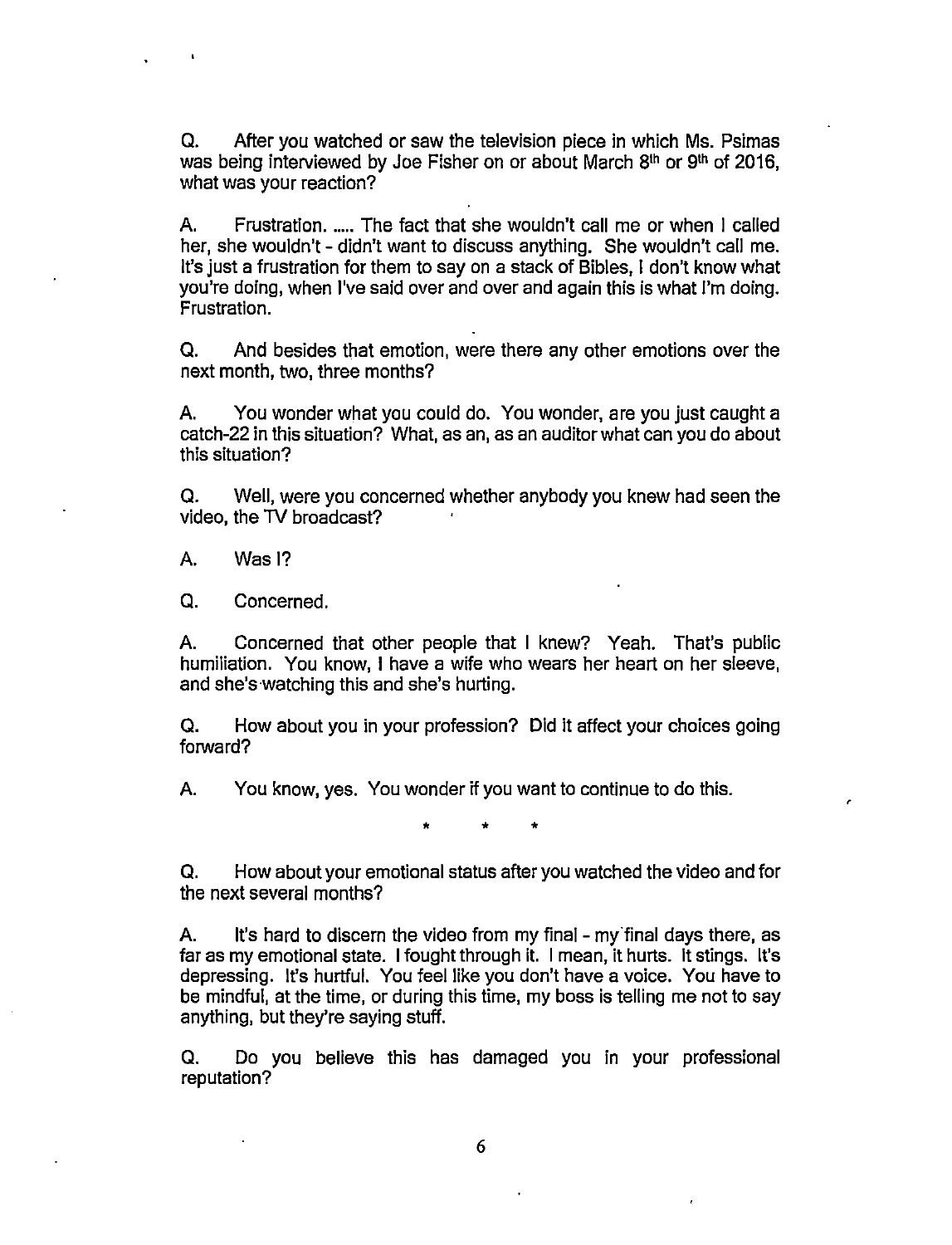A. Ida.

(Tr. at 723-26).

Plaintiff gave the above testimony on direct examination. On cross, he testified:

a. Now, in your direct examination in response to Mr. Connell's questions, you described the litany of the emotions that you had following the news report, but you also described, as I believe I heard you say, that you have a hard time differentiating between the end of your employment at the City of Portsmouth and the emotions that brought, as well as emotions that you endured following the news report?

A. I think what I said- and I'm glad to have it read back to me- he asked me a question of my emotions at a particular point when the news report happened and a particular point when I-and I was trying to recall four years later, you know, how I was feeling at the news report versus when I lost my job. And he was asking me to try to recall and parse through one versus the other. And that's what I was saying, that it's hard for me to tell when I felt one thing versus the other.

Q. Okay. And that's as you sit here today?

A. That's as I sit here today.

a. Correct. And how accepting the immediate aftermath, it was certainly hurtful when you were let go from the City of Portsmouth, correct?

A. Well, I think what I'm saying is you've been emotionally damaged throughout this whole thing. To try to say on this day, I felt 92 percent damaged, and this day, I felt 94 percent damaged is difficult to.say at the time.

(Tr. at 776-77).

The jury was instructed that their verdict should compensate Plaintiff for "any insult to him including any pain, embarrassment, humiliation, or mental suffering" and "any injury to his reputation caused by any defamatory statement made by Defendant." Jury Instruction No. 8. His testimony about "pain, embarrassment, humiliation or mental suffering" is quoted above where he describes a "public humiliation;" but he also concedes that he cannot distinguish between the hurt caused by Defendant's televised statement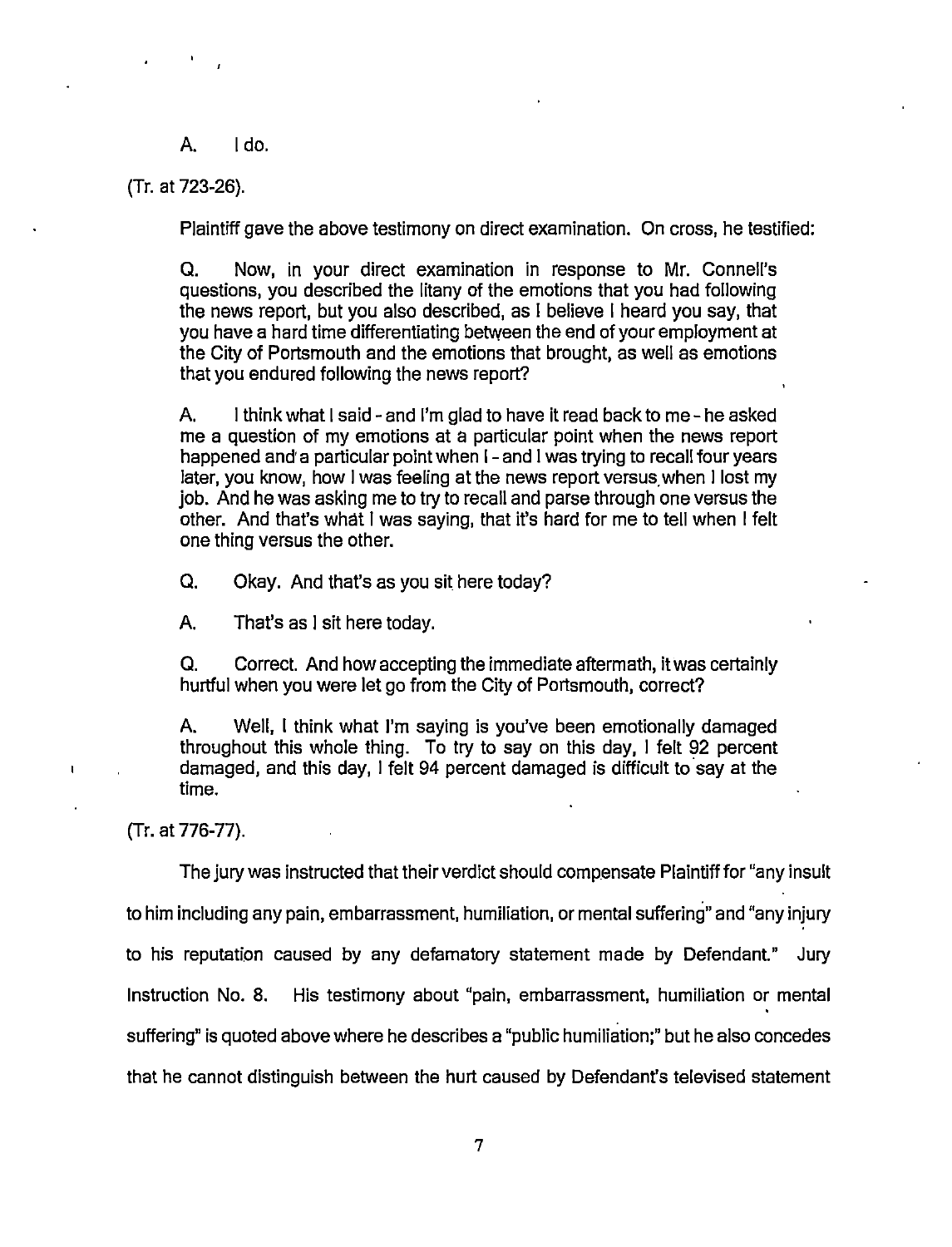and that caused by his termination from employment. He was not entitled to be compensated for the hurt caused by his termination from employment. He testified that he believed his professional reputation had been damaged, but he did not corroborate that belief in any way; nor did he account for the harm that the dozen or more newspaper articles about him had caused to his reputation.

When a verdict is large and more than the trial judge would have awarded had she been a member of the jury, it ought not to be disturbed, for·to do so the judge must then do what she may not legally do, that is, substitute her judgment for that of the jury. Baldwin v. McConnell, 273 Va. 650, 656 (2007).

Nonetheless, in light of the above, the jury's verdict for \$350,000 in compensatory damages and \$425,000 in punitive damages did shock the conscience of the Court and compels the conclusion that the verdict was the product of passion or prejudice or some misunderstanding of the facts or the law. Courts have the duty to correct a verdict that 1 plainly appears to be unfair or would result in a miscarriage of justice. Edmiston *v.*  Kupsenel, 205 Va. 198, 202, 135 S.E.2d 777, 780 (1964); Smithey *v.* Sinclair Refining. *Co.,* 203 Va. 142, 146, 122 S.E.2d 872, 875 (1961). The Virginia Supreme Court held in Shepard *v.* Capitol Foundry of Virginia, Inc., 262 Va. 715 (2001):

When a verdict is challenged on the basis of alleged excessiveness, a trial court is compelled to set it aside 'if the amount awarded js so great as to shock the conscience of the court and to create the impression that the jury has been motivated by passion, corruption or prejudice, or has misconceived or misconstrued the facts or the law, or if the award is so out of proportion to the. injuries suffered as to suggest that it is not the product of a fair and impartial decision.'

*ld* at 720-21, (quoting *Edmiston v. Kupsenel*, 205 Va. 198, 202 (1964)).

Mindful that the Court is required to evaluate the evidence relevant to the question of damages and.to view such evidence in the. light most favorable to the plaintiff, the Court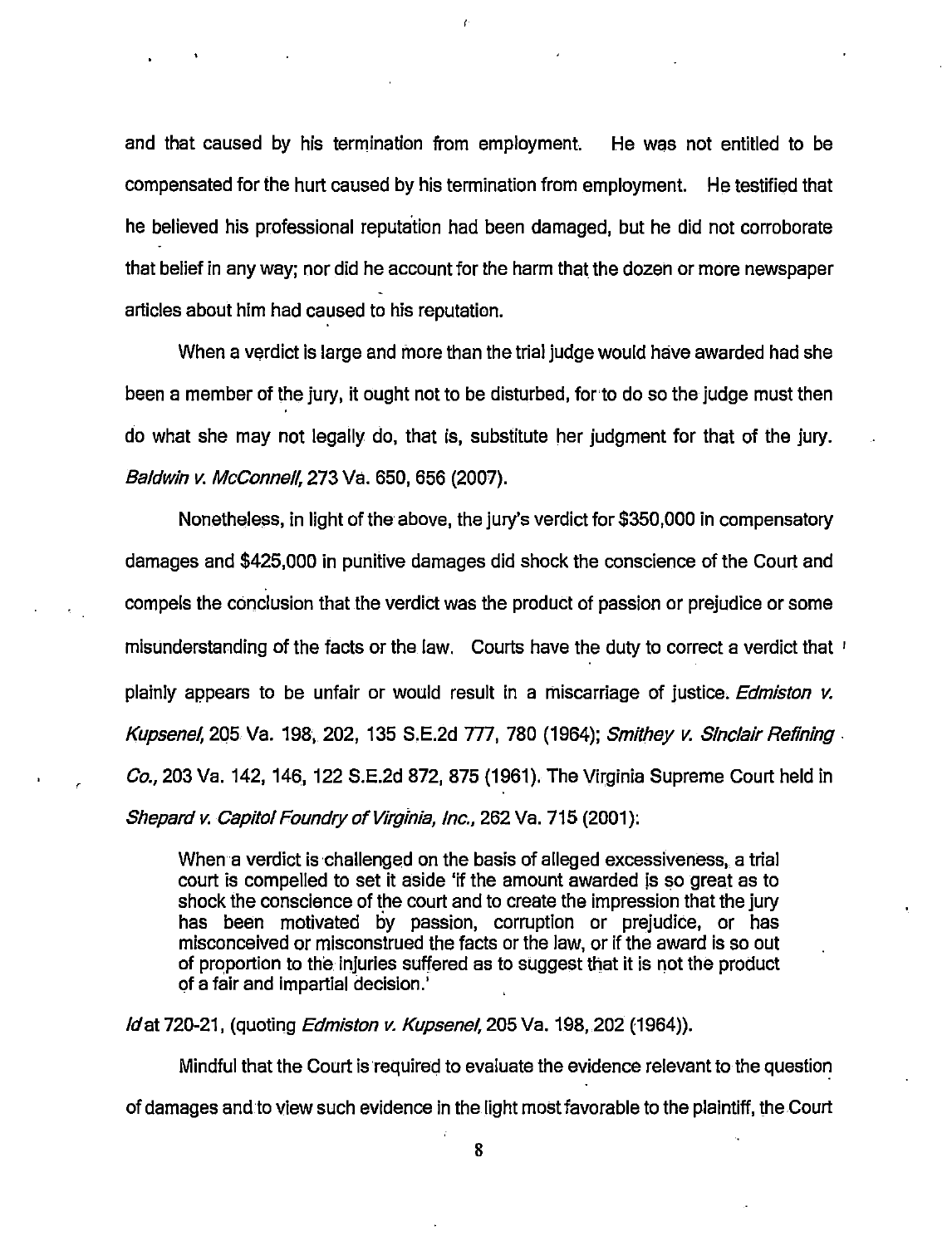is nonetheless unable to conclude that the embarrassment and emotional and mental harm to which Plaintiff testified supports a verdict of \$350,000 in compensatory damages. To the contrary, that award was entirely "out of proportion to the injuries suffered." */d* The Court has a substantial concern that the jury's decision was a result of an attempt by them not merely to compensate but to punish Defendant for her remarks about a personnel matter on the public· airwaves. Moreover, it appears that they intended to punish her for all of the negative publicity that Plaintiff had received and not just the effects of one interview in March of 2016. The size of the punitive damages award, larger than the compensatory award, supports this inference.

Defendant refers in her motion to a question from a juror which the Court did not permit to be asked, which read: "Does [the witness] believe the articles written about Mr. · Thomas' work were hit pieces aimed to discredit Mr. Thomas' work and tarnish his reputation as an auditor?" (Record, Juror Questions, p.9 of 9; Tr. at 896-97). The "hit pieces" in the newspaper were not part of Plaintiff's claim against Defendant for defamation. Counsel argues that the jurors had in mind to punish Defendant for all of the bad publicity that Plaintiff had received. The Court cannot conclude anything about the mind of that particular juror or whether his view was shared by other jurors; but the size of the verdict supports Defendant's argument.

### **a) Compensatory Damages**

Virginia case authority sets out specific criteria for courts to consider regarding whether and when to grant remittitur but very little to instruct on how and how much. No authority provides a method or formula for trial courts to determine the amount by which a verdict should be reduced. However supportable the decision regarding excessiveness may be, the ensuing conclusion about the amount to be remitted can always seem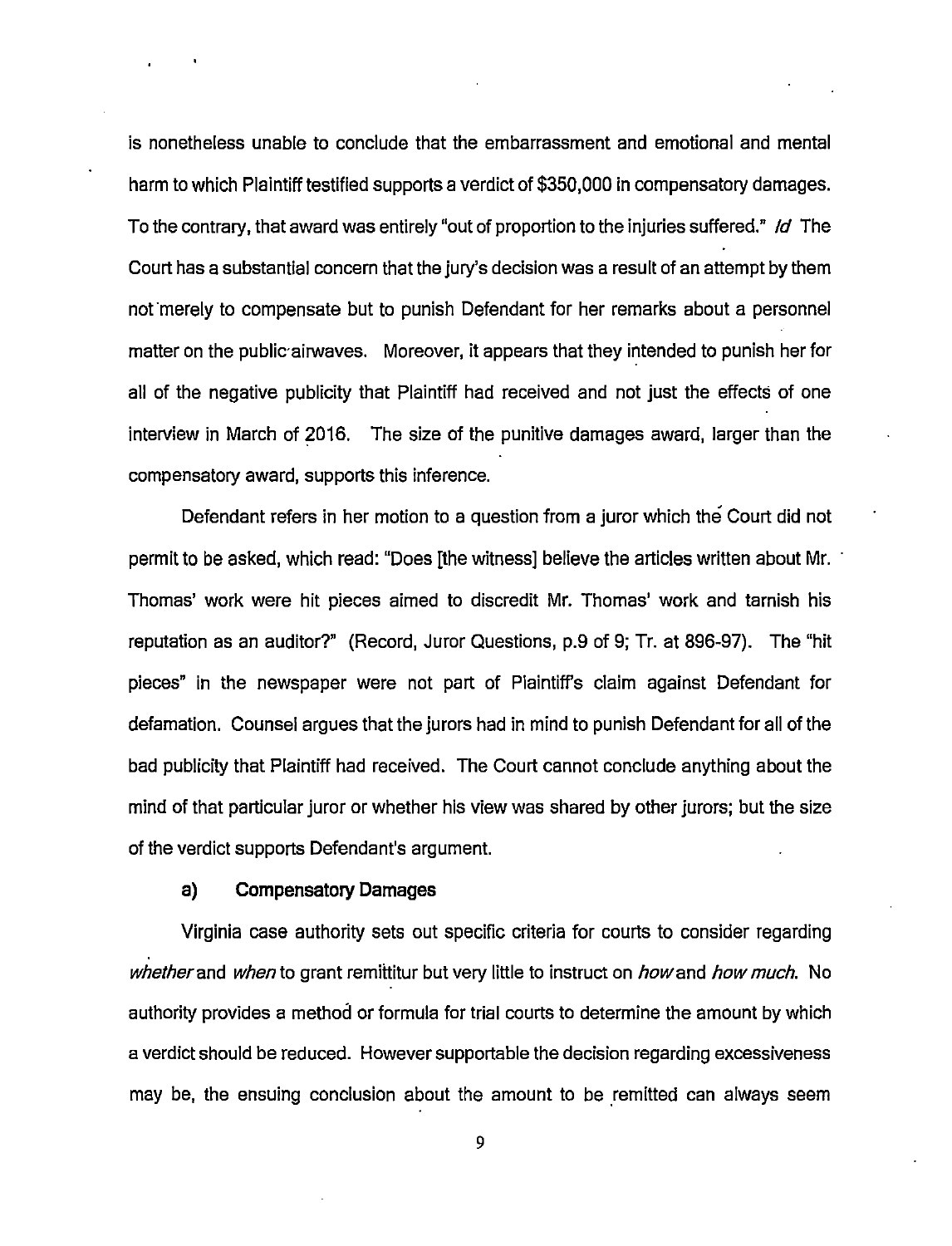arbitrary. See, e.g., Caldwell *v.* Seaboard System Railroad, Inc., 238 Va.148 (1989) (remitting \$1,500,000 to \$1 ,000,000); Sheckler v. Virginia Broadcasting Corp., 63 Va. Cir. 368 (Charlottesville 2003) (\$10,000,000 to \$1,000,000); Williams *v.* Garraghty, 249 Va. 224 (1995) (\$125,000 to \$25,000). Richmond Newspapers, Inc. *v.* Lipscomb, 234 Va. 277 (1987) (\$1,000,000 to \$100,000); Hogan *v.* Carter, 226 Va. 361 (1983) (\$50,000 to \$25,000); Hatfield v. Norfolk & Western Rv. Co., 46 Va. Cir. 494 (Norfolk 1995)(\$700,000 to \$280,000).

The only guidance that the Court can glean from the controlling authority on remittitur is that the Court should reduce the verdict to an amount that, although higher than it would have awarded, does not shock the conscience of the Court. That amount in this case is \$75,000. The Court orders that \$275,000 of the verdict for compensatory damages be remitted.

#### **b) Punitive Damages**

The jury awarded Plaintiff \$425,000 in punitive damages. Virginia Code§ 8.01- 38.1 provides a limitation on the recovery of punitive damages: "In no event shall the total amount awarded for punitive damages exceed \$350,000. .. [I] fa jury returns a verdict for punitive damages in excess of the maximum amount specified in this section, the judge shall reduce the award and enter judgment for such damages in the maximum amount provided by this section."

The Court would therefore be required to reduce the jury's punitive damages award to \$350,000. Even that reduced sum, however, shocks the conscience of the Court and represents an excessive award that creates the impression that the verdict was the product of passion, corruption or prejudice or some misunderstanding of the facts or the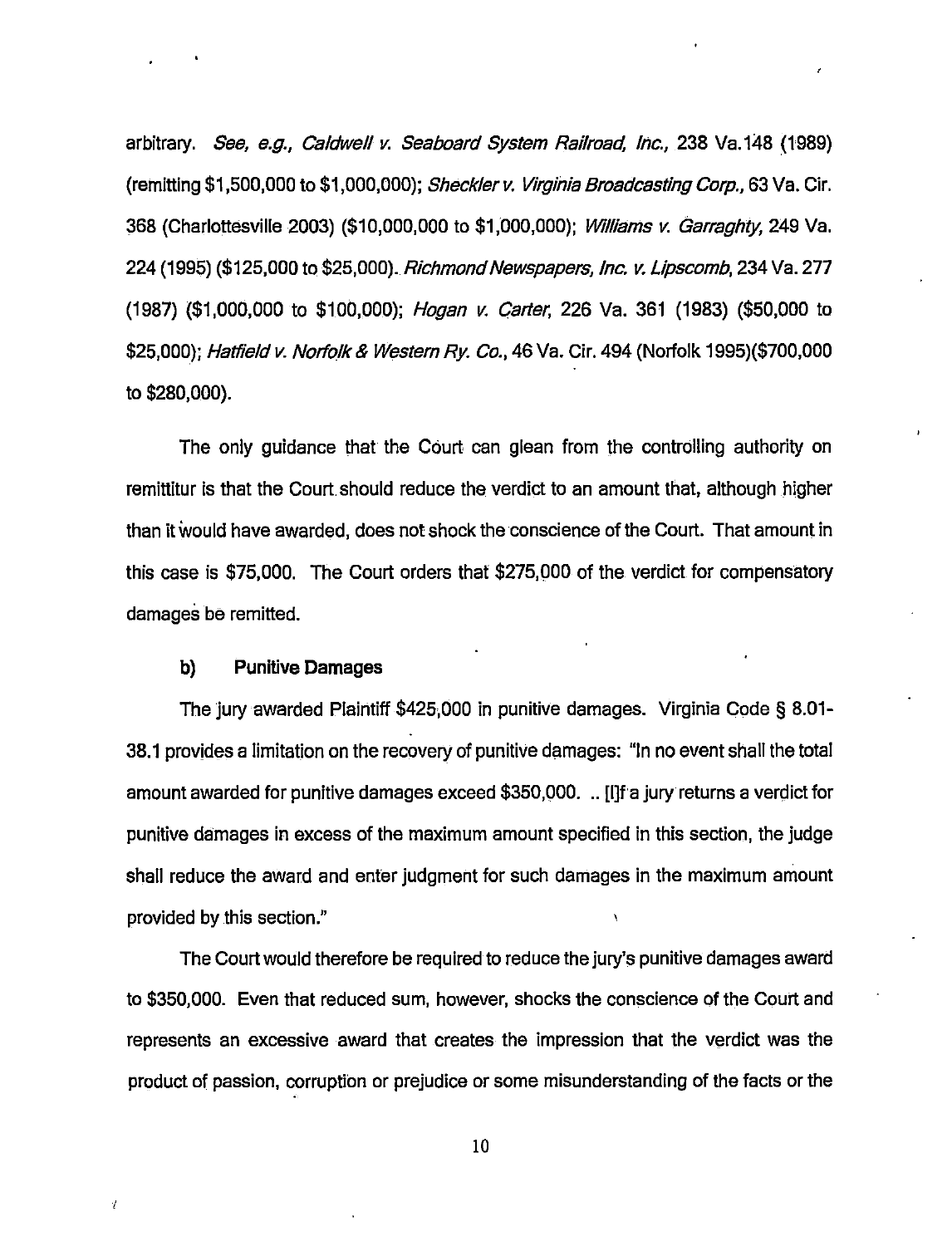law. Counsel for plaintiff only requested a punitive damage award of \$300,000. (Tr. at 1212).

The Virginia Supreme Court has provided this guidance to trial courts reviewing awards of punitive damages:

Review of the amount of punitive damages includes consideration of reasonableness between the damages sustained and the amount of the award and the measurement of punishment required, whether the award will amount to a double recovery, the proportionality between the compensatory and punitive damages, and the ability of the defendant to pay.

Condominium Services Inc. v. First Owner's Ass'n, 281 Va. 561, 580, (2011) (quoting Poulston v. Rock, 251 Va. 254, 263 (1996)).

The Court first considers "the measurement of punishment required." *Id.* In BMW of North America, Inc. v. Gore, 517 U.S. 559 (1996), the Supreme Court examined the constitutionality of an award of punitive damages and held that "the most important" indicium of the reasonableness of a punitive damages award is the degree of l <sub>'</sub> reprehensibility of the defendant's conduct." */d.* at 575. Interpreting that "most important indicium" in the later case of State Farm Mut. Automobile Ins. Co. *v.* Campbell, 538 U.S. 408 (2003), the Court explained:

We have instructed courts to determine the reprehensibility of a defendant by considering whether: the harm caused was physical as opposed to economic; the tortious conduct evinced an indifference to or a reckless disregard of the health or safety of others; the target of the conduct had financial vulnerability; the conduct involved repeated actions or was an isolated incident; and the harm was the result of'intentional malice, trickery, or deceit, or mere accident."

*Id.* at 419. The Court cautioned, "The existence of any one of these factors weighing in. favor of a plaintiff may not be sufficient to sustain a punitive damages award; and the absence of all of them renders any award suspect." *ld.*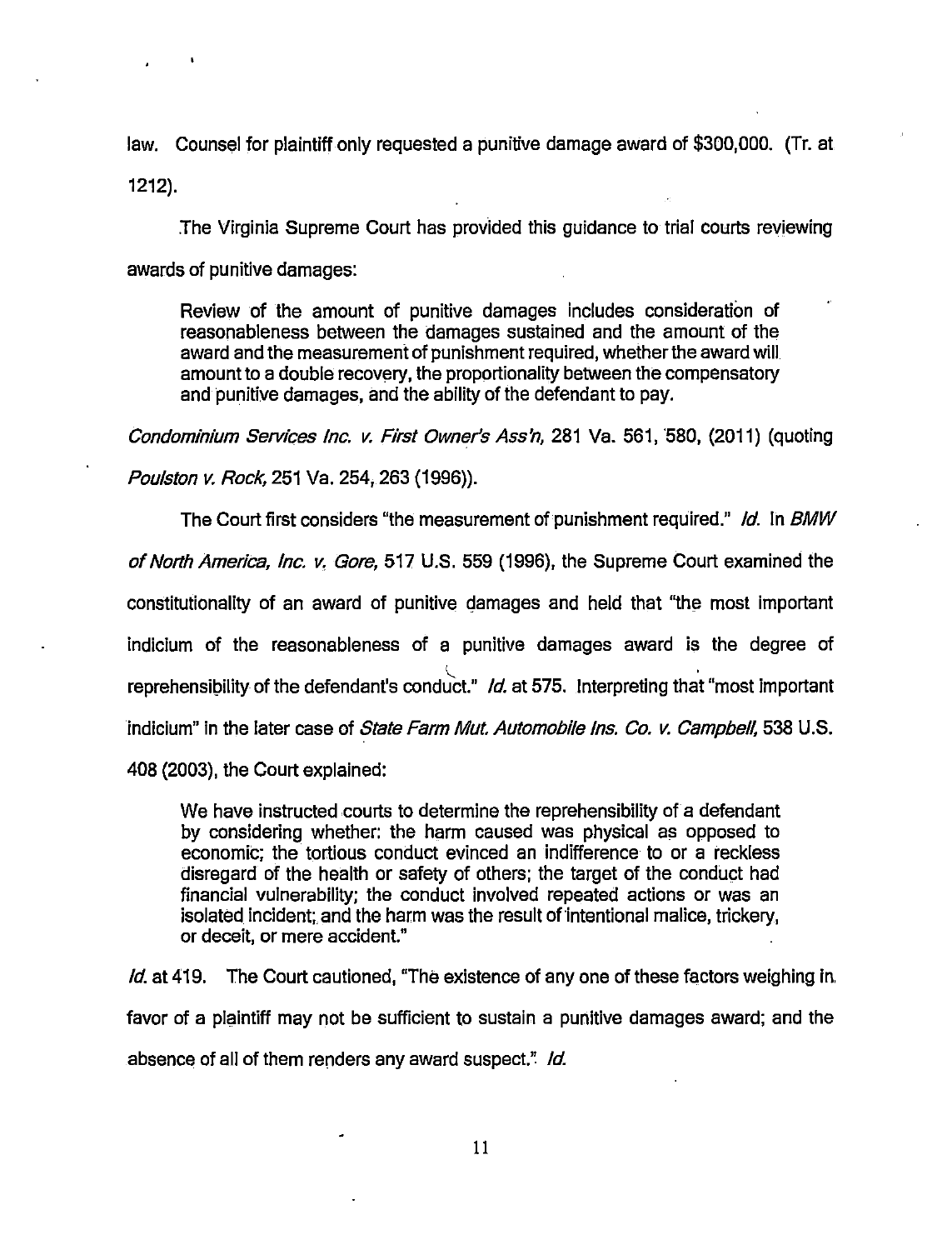Application of these factors does not yield a conclusion that Defendant's brief remarks on camera about Plaintiff constituted particularly reprehensible behavior. She should not have told the television audience that she "got nothing for two years," which was untrue. It merits no praise, but it does not go all the way to reprehensible. Application of the consideration addressed in *Condominium Services Inc.* regarding the "measure of punishment required" therefore suggests that a more modest punishment would suffice. 281 Va. at 580.

The next *Condominium Services Inc.* factor is the proportionality of the compensatory and punitive damages. Had the jury awarded only nominal damages in light of the difficulty of detecting the injury or its monetary value, a proportionately significant punitive damages award might have been appropriate. State Farm Mut. Automobile, 538 U.S. at 425. The Supreme Court has stated that the converse is also true: "When compensatory damages are substantial, then a lesser ratio, perhaps only equal to- compensatory damages, can reach the outermost :limit of the due process guarantee." */d.* 

The final *Condominium Services Inc.* factor is Defendant's ability to pay. The court received no evidence about Defendant's ability to pay a punitive damages award. She testified that she was the owner and only employee of a single location travel agency called Travel Designers in Portsmouth, Virginia and additionally serves as Vice-Mayor of the City of Portsmouth. Although neither of those occupations is known for being particularly remunerative, the Court does not consider this factor because of the absence of any relevant evidence.

In sum, as the Supreme Court has held, "courts must ensure that the measure of punishment is both reasonable and proportionate to the amount of harm to the plaintiff